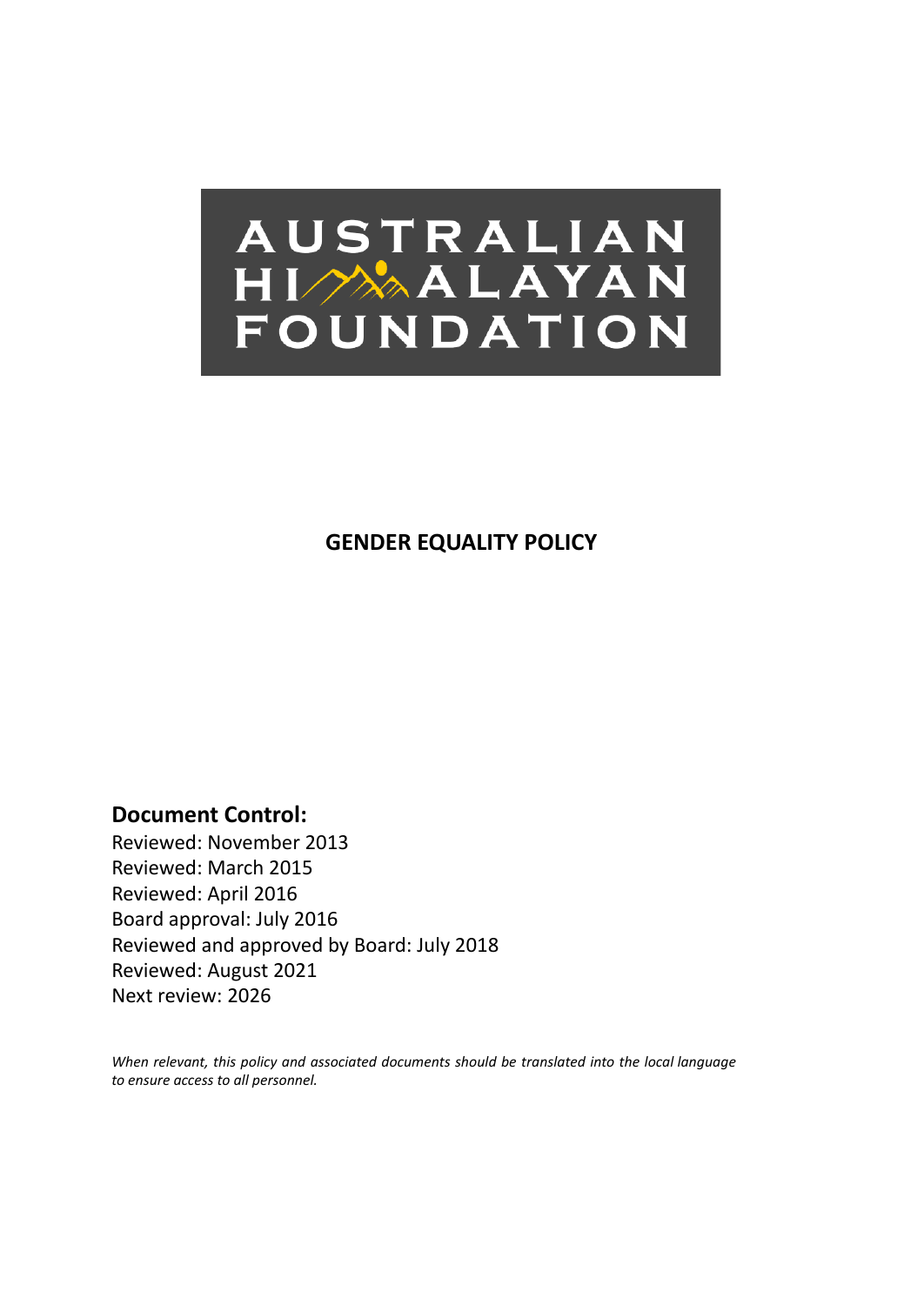

## **1. INTRODUCTION**

Gender equality, centred in human rights, is both a development goal and a critical objective for achieving sustainable development. Global commitments to achieving gender equality and the empowerment of women and girls are recognised within the [Convention](https://www.ohchr.org/en/professionalinterest/pages/cedaw.aspx) on the Elimination of all Forms of [Discrimination](https://www.ohchr.org/en/professionalinterest/pages/cedaw.aspx) Against Women (CEDAW) and the United Nations (UN)<sup>1</sup> Global Agenda 2030 (Sustainable [Development](https://www.un.org/sustainabledevelopment/gender-equality/) Goal 5).

The concept of gender equality recognises that women and men have different life experiences, different needs, different levels of power and access to decision-making in society and that these differing perspectives must be given equal consideration and weight. Gender equality is about equal opportunities, rights and responsibilities for women and men, girls and boys. It does not mean that women and men are the same. Gender inequality arises as a result of unequal power distribution between women and men, exacerbated by ongoing discrimination, weaknesses in laws, policies and institutions, and social relations that normalise inequality<sup>2</sup>.

Achieving gender equality entails ending all forms of discrimination against all women and girls, eliminating all forms of violence against them, recognising the value of unpaid care and domestic work, ensuring women have equal opportunities to access education, employment and leadership roles at all levels, and protection of women's sexual and reproductive health and rights<sup>3</sup>.

Women and girls in the Himalaya experience inequality and discrimination in many important parts of their lives, which can limit the choices and opportunities available to them. Thus, a precondition to achieving gender equality is achieving gender equity. The Australian Himalayan Foundation (AHF) is committed to upholding gender equality and equity and empowering women in all levels of its work, consistent with Australian Government policies and UN Sustainable Development Goals. AHF will not tolerate any form of gender-based violence, exploitation or abuse, which is considered in more detail in the AHF Prevention of Sexual Exploitation and Abuse Policy.

This policy is to be read in conjunction with:

- AHF Child Safeguarding Code of Conduct
- AHF Code of Conduct
- AHF Child Safeguarding Policy
- AHF Communications Policy
- AHF Complaints and Whistleblowing Policy
- AHF Disability Inclusive Development Policy
- AHF Prevention of Sexual Exploitation and Abuse Policy
- AHF Volunteers Policy
- AHF Employee Handbook
- AHF International Programs Manual
- AHF Risk Management Policy

 $1$  2030 Agenda for Sustainable Development

<sup>2</sup> DFAT Gender Equality and Women's Empowerment Strategy 2016-2020

<sup>3</sup> https://www.unwomen.org/en/news/in-focus/women-and-the-sdgs/sdg-5-gender-equality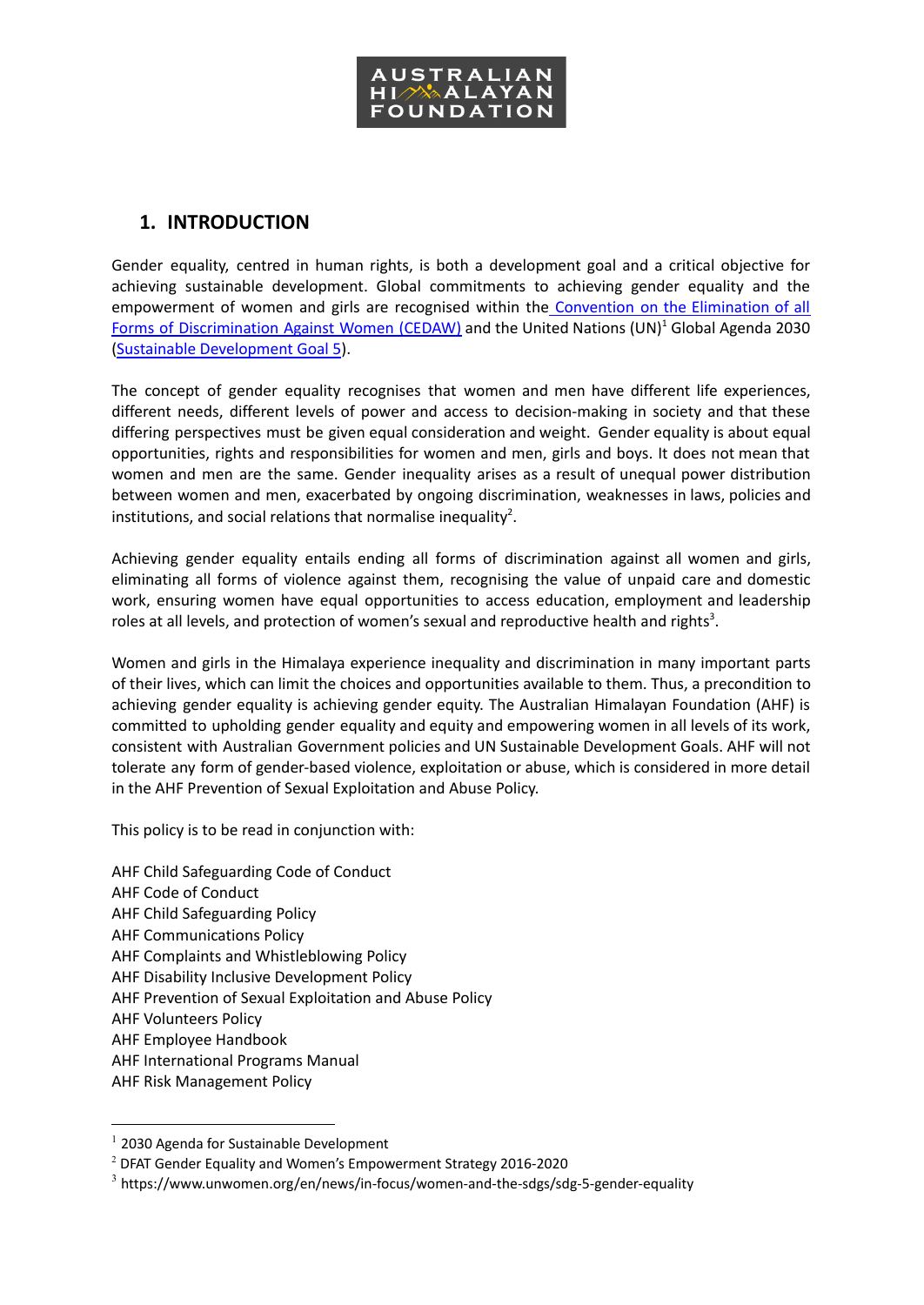

# **2. PURPOSE**

The purpose of this policy is to ensure that considerations of gender equality and empowerment are considered and integrated into the management of AHF, and in the delivery and management of all AHF programs and activities. Gender equality is a fundamental principle that underpins all AHF's programmatic work. Within our organisation and our programs AHF actively works towards achieving a gender inclusive culture that respects the rights of women and men, girls and boys.

## **3. SCOPE**

This Policy applies to all AHF personnel including Directors, employees, volunteers, consultants and other representatives, in Australia and in all the countries in which we work. AHF works through local implementing partners, rather than directly implementing programs, and so AHF will work closely with these partners to operationalise the principles outlined in this policy.

## **4. PRINCIPLES**

AHF is committed to the following principles:

- **Mainstreaming:** (proactively) applying a gender-sensitive approach in the delivery of all activities.
- **Engagement and participation:**
	- Engaging with women and men, girls and boys to advance gender equality and promoting the equal participation of women and girls in discussions and decision-making on the direction of their communities' development (e.g. development priorities, resource allocation) and in leadership roles.
	- Working with women's organisations and organisations representing the development needs of women to participate in development processes.
	- Championing a gender inclusive culture and ensuring that leadership (including Governance), supervision and people management have a gender inclusive focus.
- **● Gender equality**: this includes supporting the transfer of political, social and economic power to women and girls, to ensure that it is equal to that of men and boys and that the benefits of development activities are equal, regardless of gender. This includes supporting our partners in the Himalaya region to build greater capacity for gender equality and inclusion.
- **● Do no harm:** applying a do no harm approach, by carefully considering the context and any new risks that AHF programs and activities may unintentionally create, and mitigating against these.
- **● Intersectionality:** recognising that gender inequality intersects with other forms of discrimination (e.g. based on race, class, ethnicity, religion, disability and age)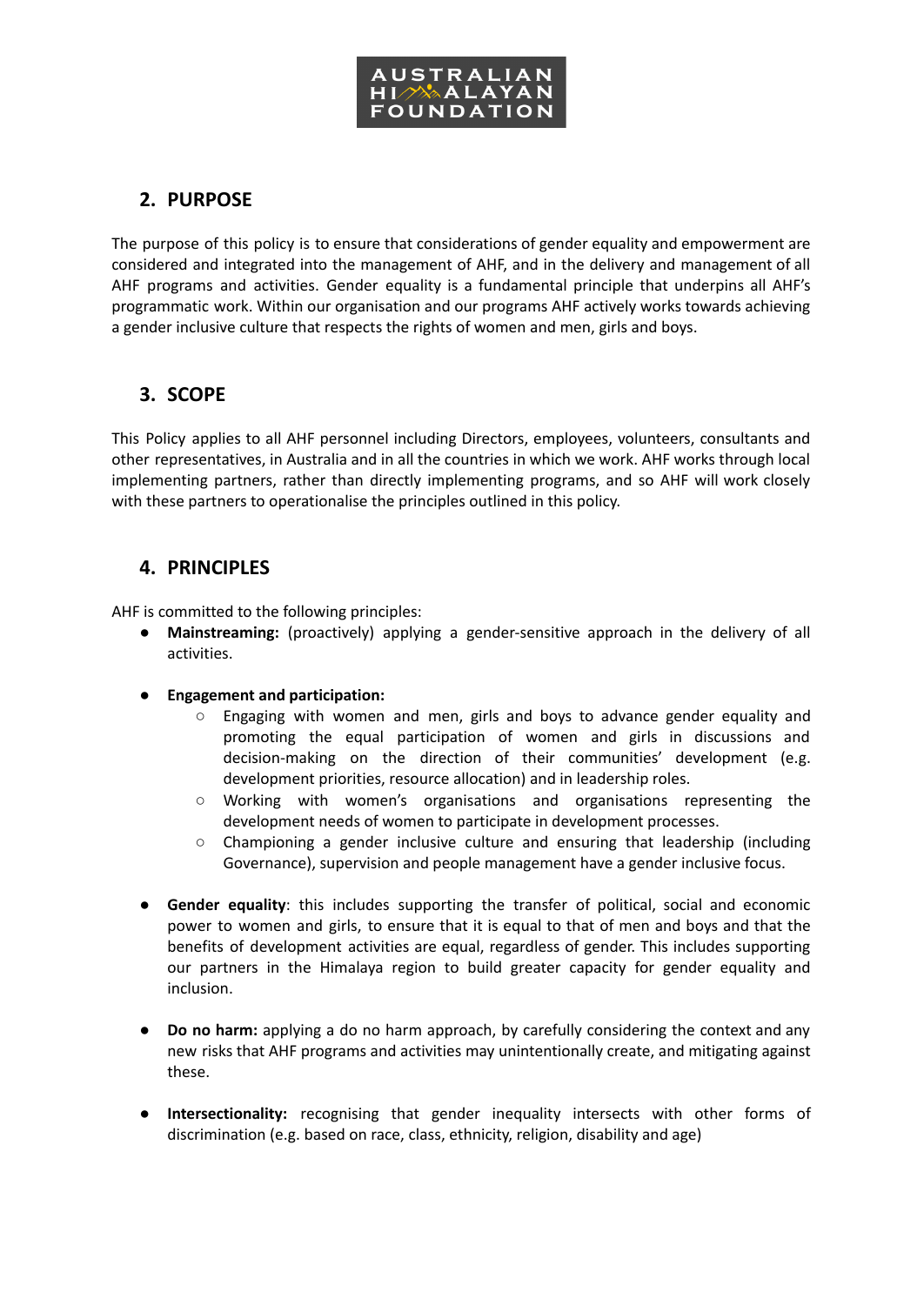

- **● Ending gender-based violence:** a commitment to eradicating violence against women and girls.
- **Accountability, transparency and visibility:** requirements to report and management of gender-based violence incidents or allegations, regular/periodic monitoring and reflection on gender related outcomes and issues, and collection and reporting of disaggregated data.

### **5. GUIDELINES**

#### **5.1 Organisation-wide**

AHF will promote gender inclusion in all aspects of the Foundation's work:

- **Governance**: by encouraging and fostering a culture of diversity and inclusion in every aspect of AHF's work and organisation, including promoting representation of gender equality in governance and leadership;
- **Human Resources**: *refer to Clause 5.2 below and the AHF Employee Handbook;*
- *●* **Partner and Program Management:** *refer to Clause 5.3 below and the AHF International Program Manual;*
- **Engagement Activities**: *refer to Clause 5.4 below and the AHF Communications Policy.*

AHF will assess its organisational gender inclusive practices periodically, including its partners' practices.

#### **5.2 Human Resources**

#### *5.2.1 Recruitment*

AHF will ensure that gender equality principles are upheld during recruitment, selection and screening of all personnel. This includes Directors, employees, volunteers, consultants and other representatives. Recruitment processes will provide equal opportunities, and AHF will seek out candidates' commitment to gender equality and gender expertise as desirable skills and experience when recruiting. All appointments will be made on the Principle of Merit, and in compliance with all relevant Federal and State Legislation.

#### *5.2.2 Induction and training*

All employees will receive induction on the Gender Equality Policy upon accepting employment/engagement with AHF, including a briefing on related AHF policies and procedures.

Training on the Gender Equality Policy and safeguarding is mandatory for all AHF employees. This training will be carried out on a regular basis, and will be commensurate with the employee's role in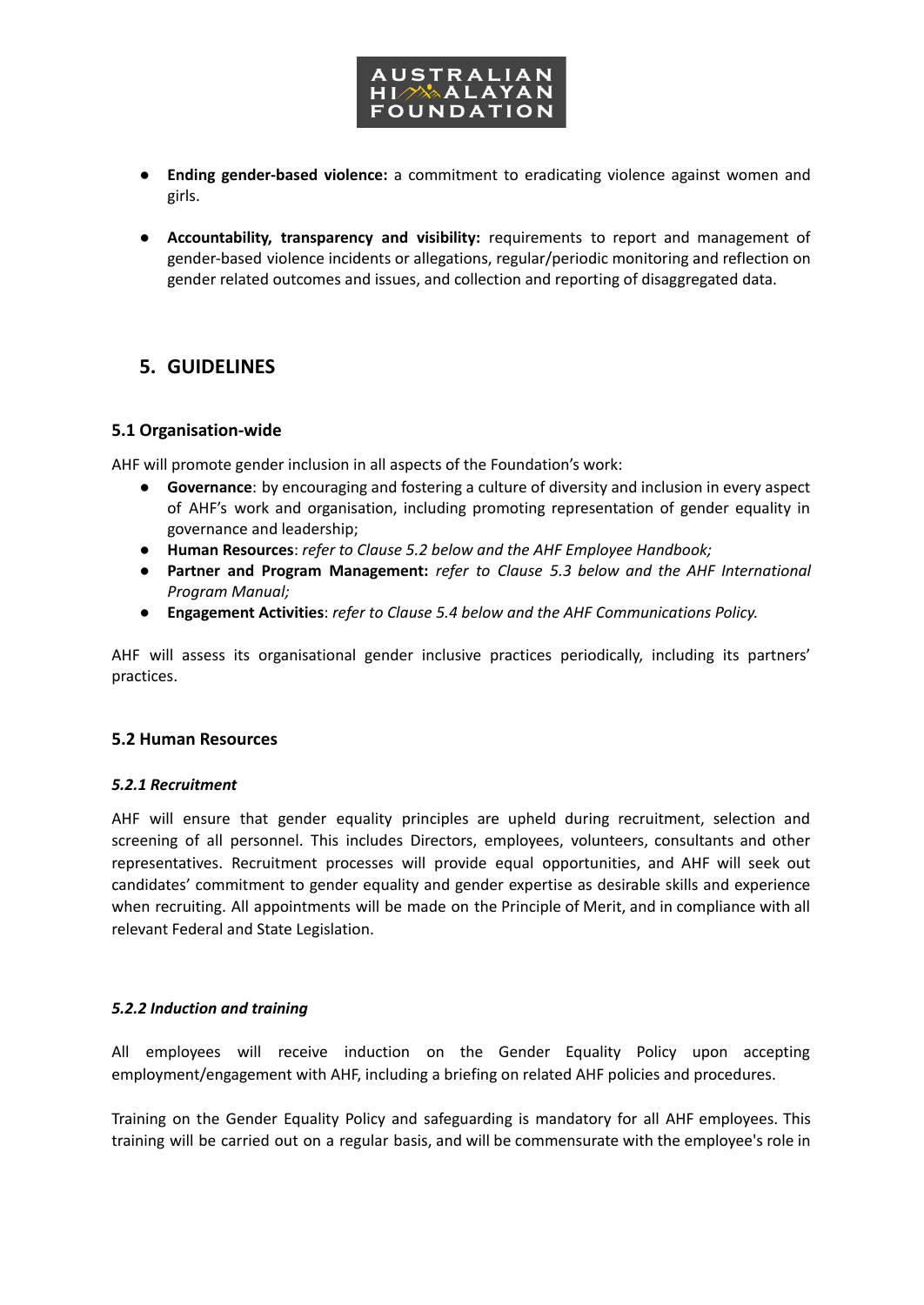

the organisation. Where necessary, AHF will provide training to volunteers, consultants and other relevant stakeholders on this policy.

#### *5.2.3 Support to managers and wider staff*

AHF will maintain a safe work environment and will ensure that workplace practices provide sufficient flexibility for female and male staff to balance their work and personal commitments, such as carer's responsibilities. Additionally, where possible, AHF will ensure that the workplace is accessible for all, such as for pregnant women. AHF is committed to personal wellbeing. AHF employees and volunteers are able to confidentially access the Employee Assistance Program (EAP) up to six times per year at no cost to the individual. This service is available 24 hours a day, seven days a week. The EAP service is communicated as part of the induction process for new employees and volunteers. Any AHF personnel will be encouraged and supported to access specialist and/or emergency domestic and family violence support services whenever required.

#### *5.2.4 Behaviour and complaints*

AHF personnel (including employees, volunteers, consultants, partners, board and committee members or any other representatives associated with the delivery of its work) must not harass or discriminate against their colleagues or members of the public on the grounds of sex, marital status, pregnancy, age, sexual orientation or gender identity, or any other attribute or characteristic protected under State and Federal equal opportunity legislation.

Unacceptable behaviour has the potential to create a risk to a person's health and safety. Such harassment or discrimination may constitute an offence under the *Anti-Discrimination Act 1977* (NSW).

All personnel are encouraged to report any (suspected or actual) breach of *AHF's Gender Equality Policy* through the AHF Complaints Procedures. Personnel will not be victimised or treated unfairly for raising an issue or making a complaint.

*See AHF's Employee Handbook; see AHF's Complaints and Whistleblowing Policy.*

### **5.3 Partner and Program Management**

AHF is committed to ensuring that gender equality mechanisms and principles are embedded in its programs and partnership development. Gender mainstreaming will be applied at all stages of program and partnership management.

AHF, along with project partners, will undertake a contextual analysis of gender barriers in all areas of engagement to ensure that opportunities to enable gender inclusion are identified and that strategies to promote gender equality are included in all activities. AHF will ensure that, where possible, the views of women and men, girls and boys are taken into account at all levels of programming. AHF will prioritise the identification of specific risks to women and girls, along with strategies to mitigate these risks. Additionally, AHF will ensure that engagement mechanisms available to partners and primary stakeholders/community members consider associated power and gender dynamics to ensure that women and men, girls and boys have equal access and influence.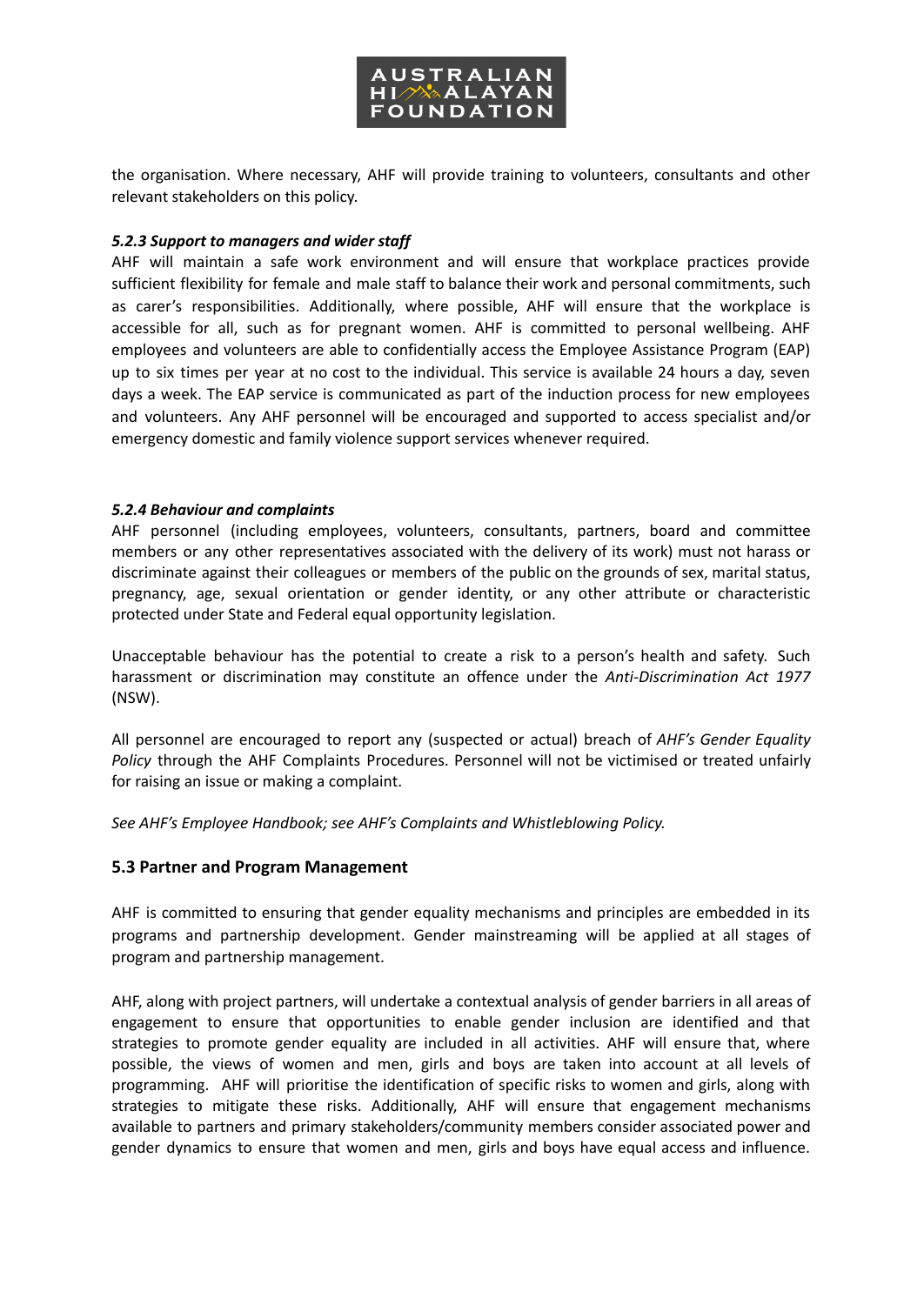

Further, in relation to AHF's monitoring and evaluation frameworks, these will include specific indicators to measure gender equality, sex-disaggregated data, and gender equality.

AHF's Gender Equality Policy will be promoted and related actions undertaken throughout its work with project partners when:

- conducting due diligence assessment, undertaken prior to partnering with an organisation and regularly during the partnership;
- developing project design;
- appraising the project;
- monitoring of project, partner and risks;
- reporting of project;
- developing and implementing partner capacity building plans where relevant;
- evaluating projects.

AHF will also ensure that adequate finances, time and other resources are allocated to achieve gender equality outcomes and where required, engage specialist gender expertise to support this in our organisation and the work implemented by our partners.

#### **5.4 Australian Engagement Activities**

AHF will use gender inclusive language in our communications with partners, donors, and the general public. The AHF website and any media releases should display information that respects and protects the safety and dignity of women and men, boys and girls. AHF will provide updates to promote its work on gender equality issues through its online communications.

#### **5.5 Visits to international programs**

Where appropriate, both male and female staff should have equal opportunities to attend visits to international programs. Measures, such as pre-departure briefings addressing health and safety, codes of conduct and reporting mechanisms, as well as criminal background checks will be implemented to mitigate the risk of gender-based violence and sexual abuse on trips (refer to *AHF's Prevention of Sexual Exploitation and Abuse Policy*, and the *Overseas Personal Safety and Security Policy in AHF's Employee Handbook*), and account for the needs of each gender.

### **6. ROLES AND RESPONSIBILITIES**

All AHF stakeholders, including partners, have a responsibility to provide a gender inclusive environment.

#### **6.1 Board and CEO**

The Board and CEO will publicly commit to achieving gender equality, champion a gender inclusive culture and ensure that supervision and people management have a gender inclusive focus.

It is the responsibility of the Board and CEO to ensure effective gender equality mechanisms and principles across all AHF areas of operations, including programs.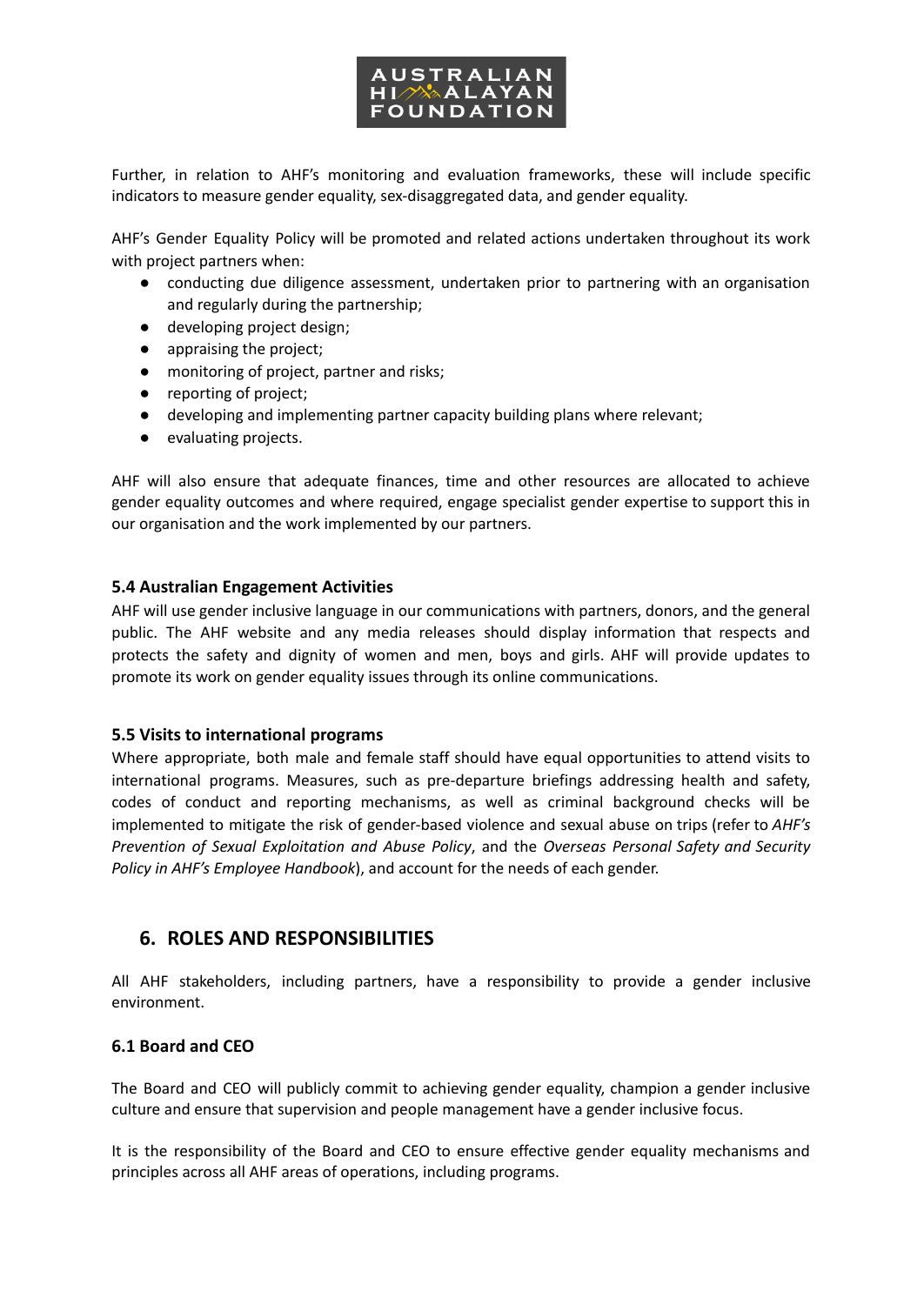

AHF's CEO is the delegated AHF staff member with portfolio responsibility for ensuring gender equality outcomes in the development and implementation of AHF's Gender Equality Policy and across all AHF activities, including training, identifying and coordinating training, and learning opportunities for AHF stakeholders.

AHF's CEO is responsible for monitoring adherence to, and effectiveness of this Policy.

### **6.2 Managers**

Managers and senior employees are responsible for ensuring that *AHF's Gender Equality Policy* is understood and implemented by the employees and other personnel (including consultants and volunteers) under their supervision and responsibility. They are also responsible for the creation and maintenance of an environment which promotes gender equality.

AHF's Head of Programs will have operational responsibility for ensuring that in-country partners meet the obligations of this Policy.

Each manager can act as a resource person for questions about what constitutes gender equality and policy non-compliance. Managers also act as the first point of contact to receive formal incident reports and will report to the CEO as mentioned above.

### **6.3 Employees and volunteers**

All employees and volunteers have a responsibility to comply with AHF's Gender Equality Policy.

Employees in charge of a particular project will ensure partners are aware of the policy and will assist the partner in implementing the policy.

#### **6.4 Consultants and other representatives**

Consultants and other AHF representatives will be expected to comply with the principles and guidelines in AHF's Gender Equality Policy, and are required to adhere to AHF's Code of Conduct.

## **7. REVIEW OF POLICY**

AHF's Gender Equality Policy will be formally reviewed at least every five years to assess its continued relevance and effectiveness in meeting current standards and legislation.

## **8. REGULATORY FRAMEWORK AND GUIDANCE DOCUMENTS**

AHF will comply with, and aim to exceed, our regulatory obligations in relation to equal opportunity, diversity and inclusion. This policy adheres to State and Federal gender equality laws and policies, and international frameworks set out by the UN. These include: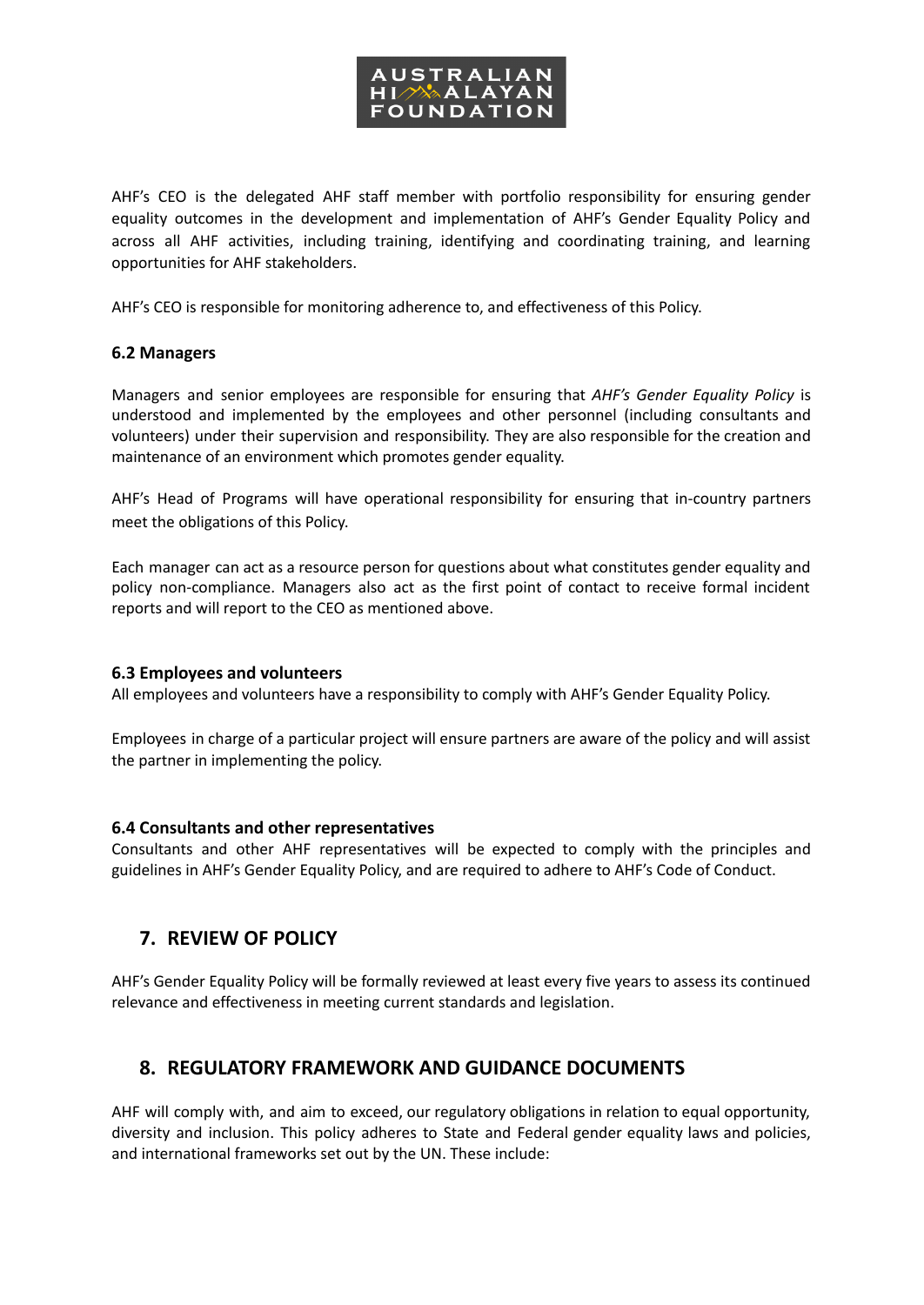

- UN Convention on the Elimination of all Forms of Discrimination Against Women (CEDAW)
- DFAT Gender Equality and Women's Empowerment Strategy 2016-2020
- DFAT Gender Equality in Monitoring and Evaluation and Reporting 2020
- UN Sustainable Development Goals 2030
- Workplace Gender Equality Act 2012 (Cth)
- Sex Discrimination Act 1984 (Cth)
- ACFID Code of Conduct
- ACFID Quality Assurance Framework